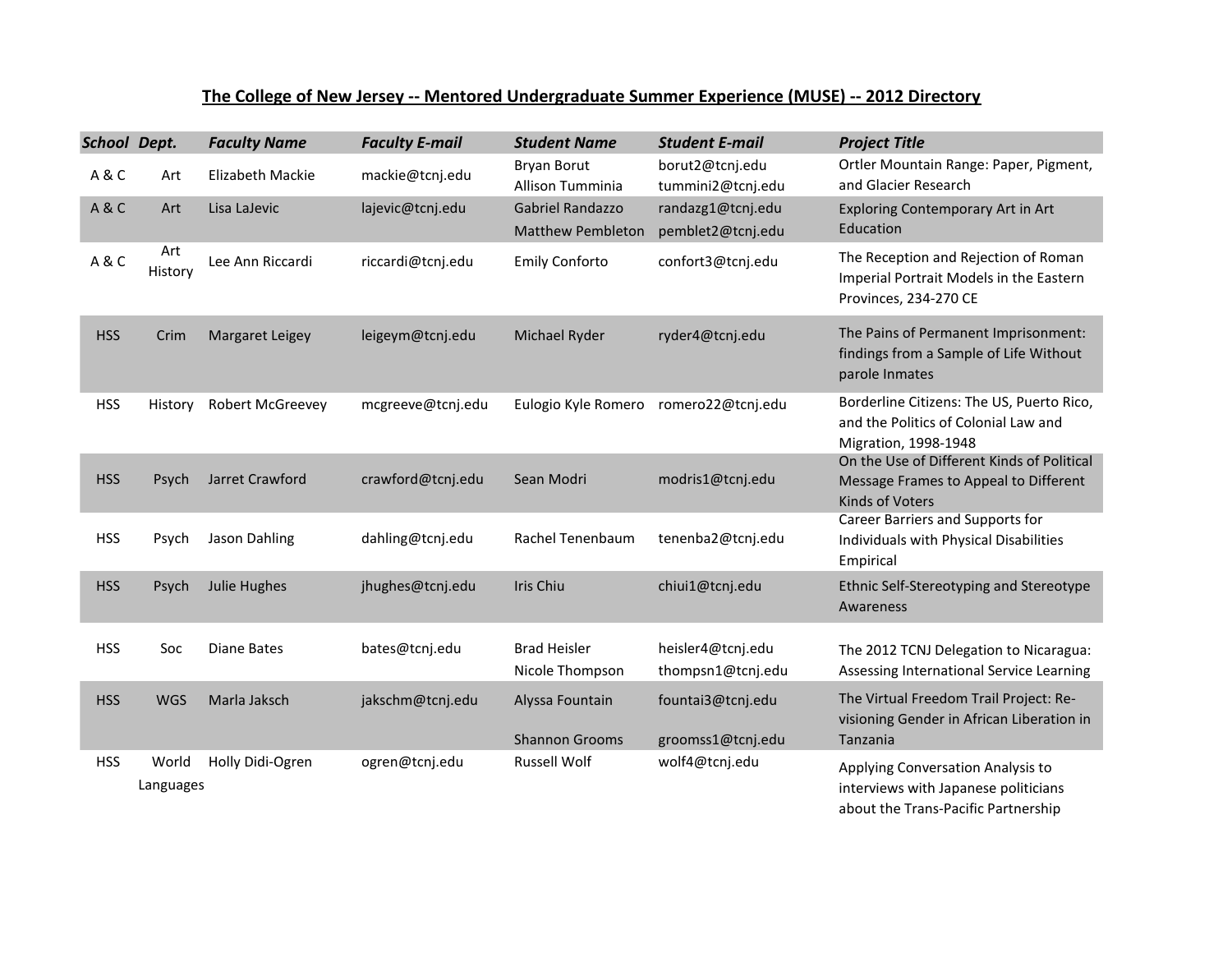| EDU        | <b>SELL</b>            | Louise Ammentorp<br>Lauren Madden | ammentor@tcnj.edu<br>maddenl@tcnj.edu | Jacqueline DeNarie<br>Tara-Lyn Farrell              | denarie2@tcnj.edu<br>farrel36@tcnj.edu | Developing Successful Paired Placements<br>among Preservice Teachers                                                                                        |
|------------|------------------------|-----------------------------------|---------------------------------------|-----------------------------------------------------|----------------------------------------|-------------------------------------------------------------------------------------------------------------------------------------------------------------|
| <b>ENG</b> | <b>BME</b>             | <b>Brett BuSha</b>                | busha@tcnj.edu                        | George Banis                                        | banisg1@tcnj.edu                       | A computational stochastic model of<br>breathing embedded with fractal-like<br>scaling                                                                      |
| <b>ENG</b> | Elec/<br>Comp          | <b>Anthony Deese</b>              | deesea@tcnj.edu                       | <b>Tyler Wardlow</b>                                | wardlow4@tcnj.edu                      | Wirelessly-Controlled Relay System for<br>Power Engineering Laboratory                                                                                      |
| <b>ENG</b> | M-Eng                  | Lisa Grega                        | grega@tcnj.edu                        | Manthan Kothari<br>Andrew Specian                   | kothari3@tcnj.edu<br>speciaa1@tcnj.edu | Effect of Inlet Flow Conditions on Flow<br>Uniformity Within a Fuel Cell Manifold                                                                           |
| <b>ENG</b> | M-Eng                  | Lisa Grega                        | grega@tcnj.edu                        | Kevin Hynes<br><b>David Talarico</b>                | hynes4@tcnj.edu<br>talaric6@tcnj.edu   | <b>Bio-Inspired Wind Energy Harvester</b>                                                                                                                   |
| <b>ENG</b> | M-Eng                  | Manish Paliwal                    | paliwal@tcnj.edu                      | Mark Sidebottom                                     | sidebot2@tcnj.edu                      | Modeling of friction-induced squeak of<br>Ceramic-on-Ceramic Hip Implants                                                                                   |
| <b>ENG</b> | M-Eng                  | Karen Yan                         | yan@tcnj.edu                          | Daniel Christiansen<br><b>Robert Seither</b>        | christ26@tcnj.edu<br>seither2@tcnj.edu | Development of Damage Models for<br>Fiber-reinforced Composite Material and<br>Characterization of heart Tissue Damage<br>via Dynamic Heart Phantom and MRI |
| <b>ENG</b> | Tech<br><b>Studies</b> | <b>Matthew Cathell</b>            | cathell@tcnj.edu                      | Melissa Bradley                                     | bradle23@tcnj.edu                      | Expanded Investigations into<br>Remediation of Metal-Contaminated<br>Water Through Electrospun Biopolymer<br><b>Nanofibers</b>                              |
| SCI        | Biology                | Luke Butler                       | Ibutler@tcnj.edu                      | <b>Sydney Hope</b><br><b>Frank Stabile</b>          | hopes1@tcnj.edu<br>stabilf1@tcnj.edu   | Effects of urbanization and extreme<br>weather on the life cycle of a common<br>songbird, The Carolina Chickadee                                            |
| SCI        |                        | Biology Jeffrey Erickson          | erickson@tcnj.edu                     | <b>Robert Myers</b>                                 | myersr2@tcnj.edu                       | Development of an in vitro system for<br>measuring fictive breathing in the<br>neonatal brainstem/spinal cord                                               |
| SCI        | <b>Biology</b>         | Janet Morrison                    | morrisja@tcnj.edu                     | <b>Brian Giacopelli</b><br><b>Michael Readinger</b> | giacope2@tcnj.edu<br>reading6@tcnj.edu | Genetic variation in native and invasive<br>broomsedge grass populations                                                                                    |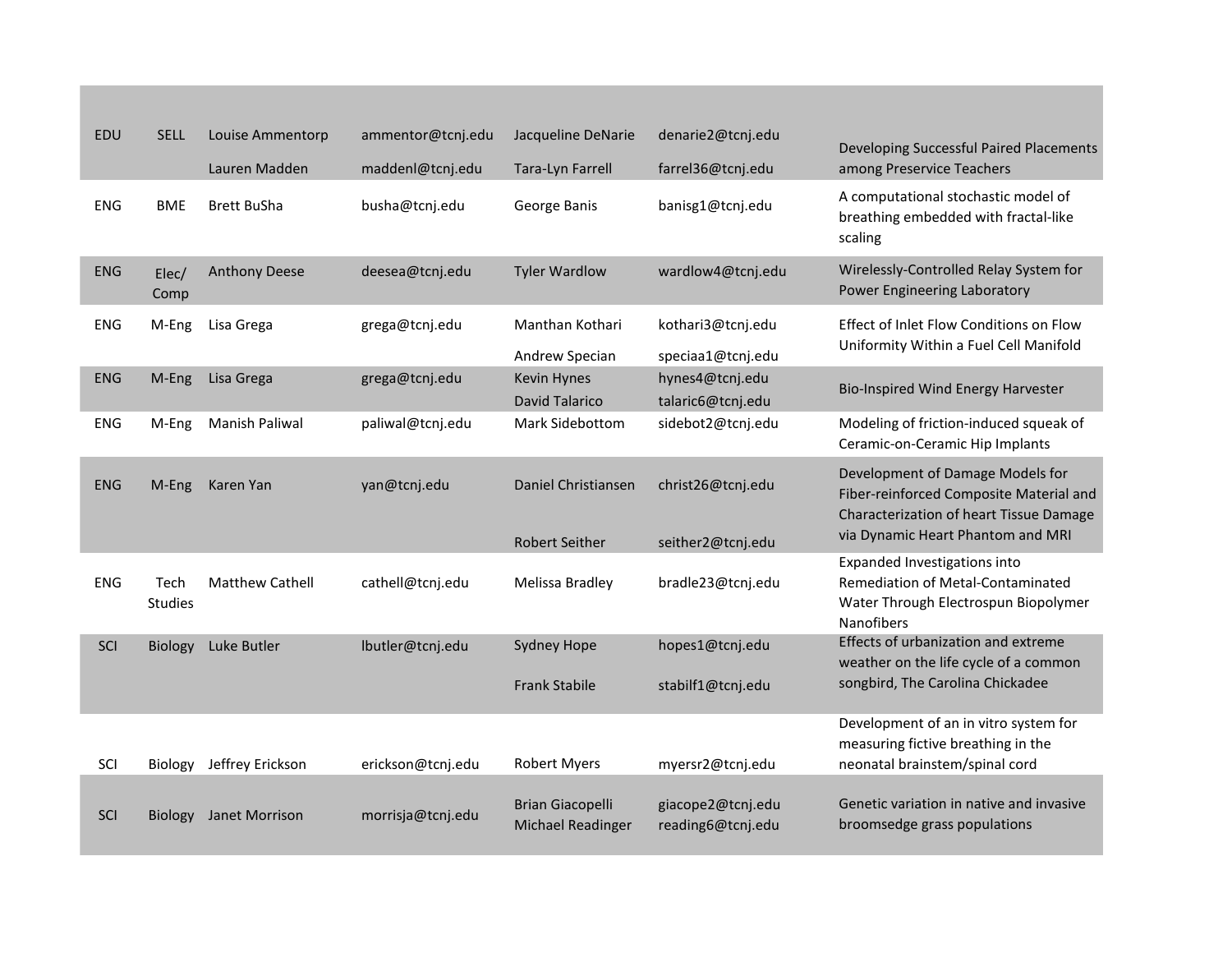| SCI |           | Biology Sudhir Nayak          | nayak@tcnj.edu    | Jennifer Aleman<br>John Fang<br><b>Peter Swetits</b><br><b>Emily Keppen</b> | alemanj1@tcnj.edu<br>fangj1@tcnj.edu<br>swetitp1@tcnj.edu<br>keppene1@tcnj.edu | #1 Nuclear envelope localization of GLD-<br>1 protein; #2 Development of a platform<br>independent sequence viewer.   |
|-----|-----------|-------------------------------|-------------------|-----------------------------------------------------------------------------|--------------------------------------------------------------------------------|-----------------------------------------------------------------------------------------------------------------------|
| SCI |           | Biology Amanda Norvell        | norvell@tcnj.edu  | Letitia Thompson                                                            | thompsl3@tcnj.edu                                                              | Regulation of gurken expression during<br>Drosophila melanogaster oogenesis                                           |
| SCI | Biology   | Marcia O'Connell              | moconnel@tcnj.edu | <b>William Cavallo</b>                                                      | cavallo4@tcnj.edu                                                              | The molecular regulation of pattern<br>formation in zebrafish-do flies and fish<br>use the same genes to regulate key |
|     |           |                               |                   | <b>Daniel Ferrer</b>                                                        | ferrerd1@tcnj.edu                                                              | events during the formation of the                                                                                    |
| SCI | Biology   | Leeann Thornton               | thornton@tcnj.edu | Joseph Montes                                                               | montes2@tcnj.edu                                                               | Identification of novel motifs in                                                                                     |
|     |           |                               |                   | <b>Dylan McDivitt</b>                                                       | mcdivit2@tcnj.edu                                                              | unaligned protein sequences Genetic and<br>Biochemical analysis of enzymes that                                       |
|     |           |                               |                   | Amanda Soler                                                                | solera1@tcnj.edu                                                               | regulate plant growth and metabolism                                                                                  |
| SCI | Chemistry | Michelle Bunagan              | bunagan@tcnj.edu  | Andrew Apicello                                                             | apicela1@tcnj.edu                                                              | Single-Molecule Investigation of Multi-                                                                               |
|     |           |                               |                   | Priya Gupta                                                                 | guptap1@tcnj.edu                                                               | Domain Folding: A Fluorescence<br><b>Correlation Spectroscopy Study</b>                                               |
|     |           |                               |                   |                                                                             |                                                                                | Testing hormone mimic function against                                                                                |
| SCI |           | Chemistry Danielle Guarracino | guarracd@tcnj.edu | Ari Goldwaser                                                               | goldwas4@tcnj.edu                                                              | biological protein targets implied in                                                                                 |
|     |           |                               |                   | Jessica Gruskos                                                             | gruskos4@tcnj.edu                                                              | human health                                                                                                          |
| SCI |           | Chemistry David Hunt          | hunt@tcnj.edu     | John Farrokh                                                                | farrokh2@tcnj.edu                                                              |                                                                                                                       |
|     |           |                               |                   | <b>Tyler Higgins</b>                                                        | higgint2@tcnj.edu                                                              | <b>Novel Ring Forming Reactions</b>                                                                                   |
|     |           |                               |                   | Katrina Wunderlich                                                          | wunderl2@tcnj.edu                                                              |                                                                                                                       |
| SCI |           | Chemistry Abby O'Connor       | oconnora@tcnj.edu | Chris Bregna                                                                | bregnac1@tcnj.edu                                                              | Development of New Nickel and<br><b>Palladium Complexes Containing</b><br>Stabilizing Hemilabile Groups to Serve as   |
|     |           |                               |                   | Jacob Levene                                                                | levenej1@tcnj.edu                                                              | Catalysts in Alkene Hydrogenation and<br>Polymerization                                                               |
| SCI |           | Comp Sci Peter DePasquale     | depasqua@tcnj.edu | Alexa Cain                                                                  | caina1@tcnj.edu                                                                | Integrating Cloud Services and Social<br>Network Characteristics in Application                                       |
|     |           |                               |                   | Lindsey Nice                                                                | nicel1@tcnj.edu                                                                | Development                                                                                                           |